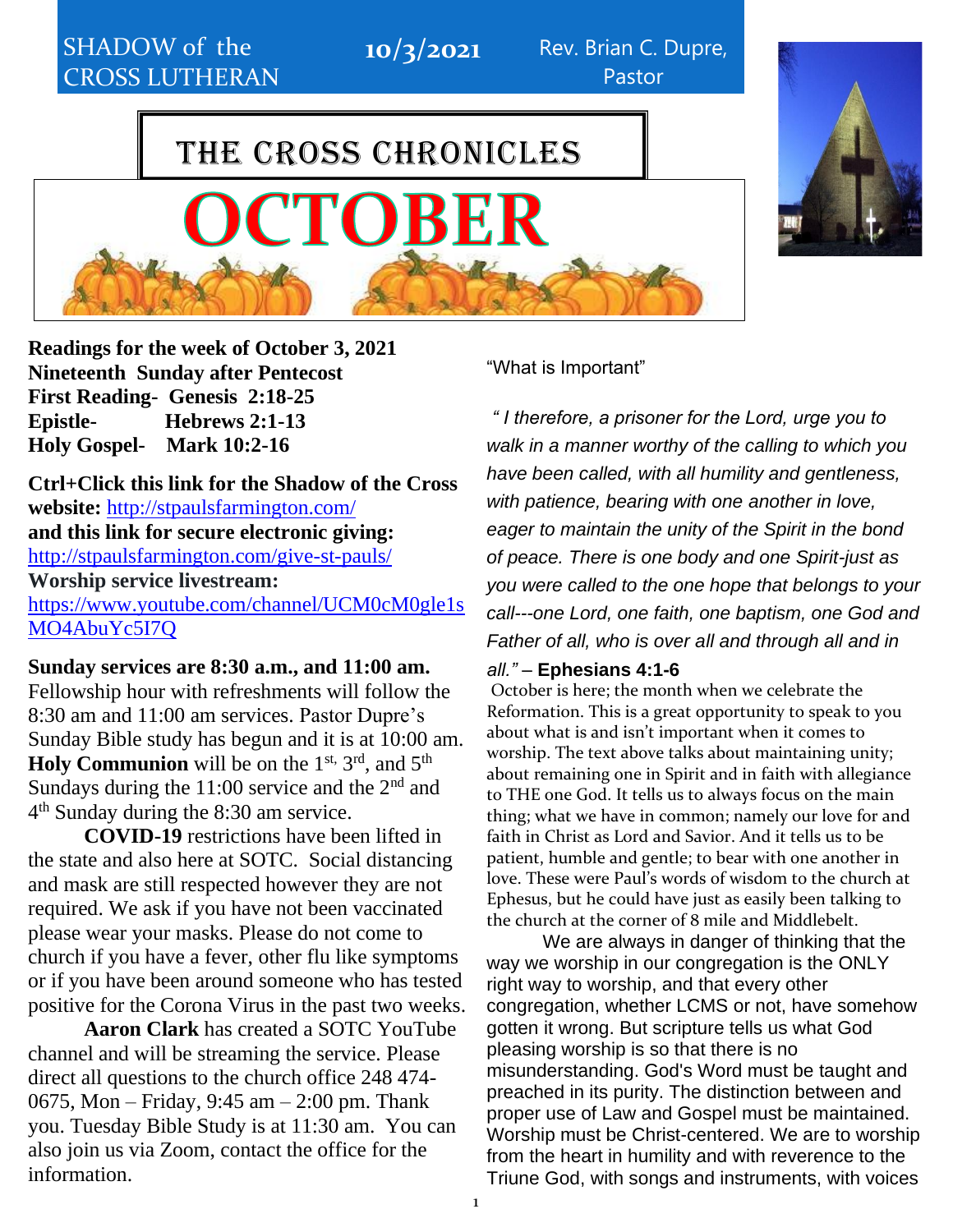raised and hands lifted; or with hands folded with silence in traditional liturgy as well. We all have preferences but the style of worship just doesn't matter as long as our worship is from the heart, Christ centered, with God's Word and Sacraments, practiced in good order and led by the one God has ordained to lead.

And the one that God has chosen for that purpose must remain set apart, not lording over his congregation, but remembering the sanctity of the divine office and behaving in accordance.

Paul tells us in no uncertain terms that we as Christians are one in faith. He is telling us to focus on that one unique commonality; that Christ has come into the world to die for our sins; that salvation is given by grace through faith in Christ; that grace is indeed for all; and we desire for people who do not know Christ to come to know Him and receive His forgiveness by faith in Him. But instead of united in Christ, we're too often divided by our own personal definitions of what worship is and isn't; Yes even here in the LCMS. We're divided by our preferences instead of submitting to the truth that ALL Christcentered praise and prayer, with the elements listed above, are worship. We must come to the truth that our LCMS neighbors worshipping God, the Father Son and Holy Spirit, in a different manner than we do; with different songs or different hymnals, makes them no less Lutheran than we are. They are not wrong, merely different.

God bless you all! –Pastor Dupre

#### **To our SOTC family;**

Thank you for all the cards, gifts, kindness, sympathy, compassion and support you gave to us at the time we needed it most, at the time of the deaths of our great nephew and our mother. Your expression of love was overwhelming and greatly appreciated. Thank you and God's blessings to you all.

-Rev. Brian & Margo Dupre

### **2021 ALS Walk ……Team "Marc's Muscles"**

SOTC we are gearing up for our 2021 ALS Walk to defeat ALS. We walk in memory of Ava Davis' son and Lexus Giddings father Marcus Davis. We walk and raise funds to support people that are fighting this terrible disease today. The funds are donated go to the ALS of Michigan. We keep it

local to support our "People with ALS" (PALS). The funds help to purchase their medical equipment, like computers that assist them to communicate after they have lost their ability to speak and electric wheel chairs when they can no longer walk, and so much more. **The date is October 2, registration is at 10:30 am and the walk will begin at 11:00 a.m.** Due to COVID-19 we will not be walking at the Detroit Zoo as we had in the past but prayerfully we will next year. It will be **a virtual walk again this year and we will be walking around Shadow of the Cross Lutheran** Church (lets pray for good weather again). Below you will find the link to register on line and/or donate for Marc's Muscles. Register as a walker or just support in spirit.

- [http://webmi.alsa.org/goto/Marcs\\_Muscles](http://webmi.alsa.org/goto/Marcs_Muscles) or you can see Ava Davis, Myita Davis, Barbara Profit or call the church office. We hope to see you there!

### **SOTC Zoom Account**

Any chairperson needing to use the Zoom account for their ministry, please contact the Church office. There is a sign-up sheet in the office to reserve your date and time.

### **The SOTC International Friendship Cen. ESL**

If you know of others looking for an opportunity to study using their native language Bibles while practicing ESL, please give them information about the Tuesday, 11:30 study. At 12:30, we are enjoying social opportunities.

 It is our hope to move into our dedicated space this summer so that we can begin the Saturday program.

Thank you for continuing to pray for the International Friendship Center and the ESL ministry. Please share this information with others. Margo ministry.

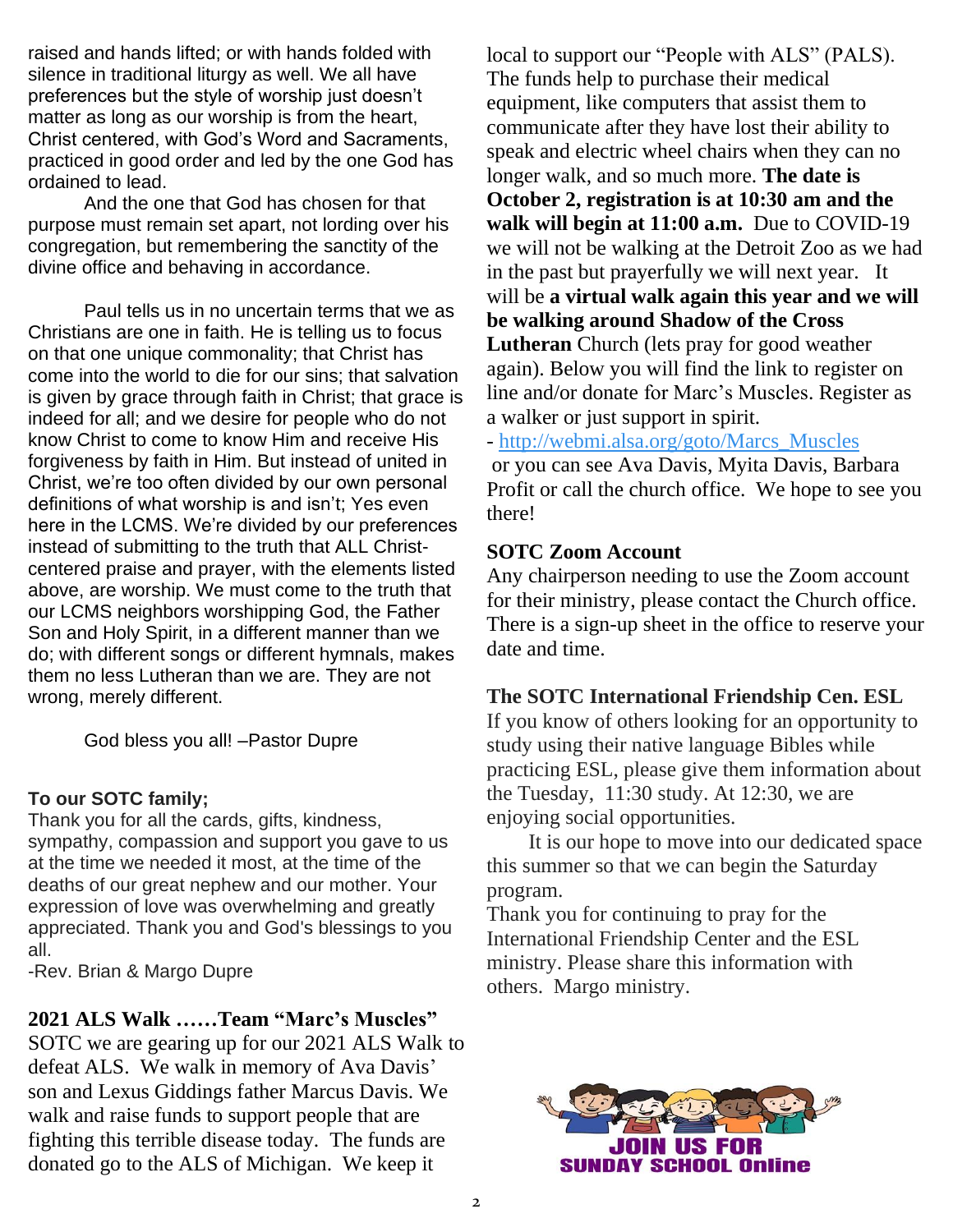Sunday school is back and we are meeting in person on Sundays at 10:00 a.m. Our adult Sunday school will continue on Saturdays at 10:00 a.m. on Zoom and we hope to see you there. If you have any questions regarding our Sunday school please feel free to call any of the Sunday school staff, Dawn Kivimaki, Lori Smith, Lainia Burk, Shirley Bowden, Myita Davis, Roderick McClure, Barbara Profit or the church office 248-474-0675. The Zoom link will remain the same until further notice. [https://us02web.zoom.us/j/6176422508?pwd=Rzdp](https://us02web.zoom.us/j/6176422508?pwd=Rzdpd09PU05CWXZCU1NROEl4bll5dz09) [d09PU05CWXZCU1NROEl4bll5dz09](https://us02web.zoom.us/j/6176422508?pwd=Rzdpd09PU05CWXZCU1NROEl4bll5dz09) **Meeting ID:** 617 642 2508, **Passcode:** 648947



**Sugared Sweet Potatoes 1 (28 ounce) can sweet potatoes with liquid ¼ cup (1/2 stick) butter melted 1 packed brown sugar 2 eggs beaten ½ cup chopped nuts In a mixing bowl beat yams, butter, brown sugar, eggs and cinnamon until fluffy. Cover with paper towel and microwave on High for 5 minutes. Turn once during cooking. Top with nuts. Serves 4 to 6.**

### **HUMOR**

\* What do you get when you cross a high chair and a bird? A stool pigeon.

\* What bow can't be tied? A rainbow

\* What goes all over the world but doesn't move? The Highway!

\* What jump higher than a house? Anything house can't jump!

\* Why did the bungy jumper take a vacation? Because he was at the end of his rope.

\* Question: True or False: How many animals did Moses take on the ark two of everything. Answer: False: Noah built the ark \* Question: How many books of the Bible are in

Ladies names

.Answer: Two Ruth and Esther

\* Question: What is the ten longest book in the Bible?

Answer: Jeremiah, Genesis, Psalms, Ezekiel, Exodus ,Isaiah, Numbers ,Deuteronomy ,

Second Chronicles and First Samuel

\* Question: How many times The Ten

Commandments is found in the Bible?

Answer: Two time Exodus and Deuteronomy

\* Question: Where do you find the Lord's Prayer in the Bible?

Answer: Matthew 6:9-13 and Luke 11: 2-4 \* Question:

**Mask Mandate:** Oakland County [health](https://www.detroitnews.com/story/news/local/oakland-county/2021/08/24/michigan-county-mask-mandate-oakland-county-k-12-students/5574078001/) officials are requiring masks for students and staff in all preschools and K-12 public schools regardless of vaccination status.

On Tuesday, the Oakland County Health Division issued an emergency health order with immediate effect that will impact about 210,000 students across 28 public school districts and 22 charter schools academies. The order also applies to daycare centers and vocational schools.

**A Message from the CDC on Covod-19 precautions:** (updated regularly) click link:

[https://www.cdc.gov/coronavirus/2019-](https://www.cdc.gov/coronavirus/2019-ncov/index.html)

[ncov/index.html](https://www.cdc.gov/coronavirus/2019-ncov/index.html) COVID Data Tracker Find maps and charts tracking cases, deaths, and trends of COVID-19 in the United States, updated daily by 8 pm ET.

New Vaccination and Case Trends tab displays trends in people receiving at least 1 dose of vaccine and being fully vaccinated along with trends in cases, by age group. Users can now filter all maps on County View tab to display only metropolitan counties or only non-metropolitan counties

### **COVID Data Tracker Weekly Review**

An interpretive summary of this week's data COVID Data Tracker Weekly Review Thumbnail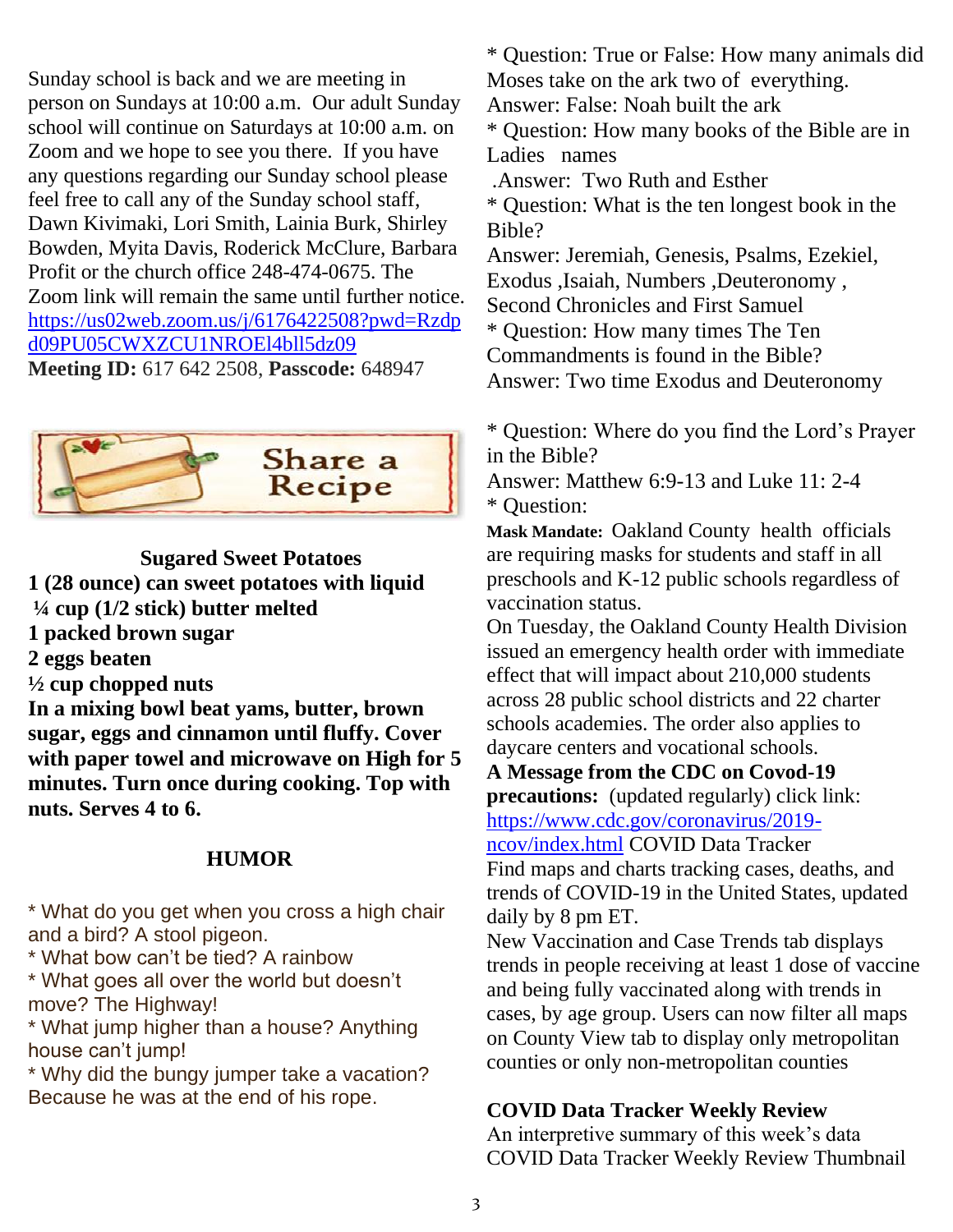How Do I Find a COVID-19 Vaccine? COVID Data Tracker Weekly Review Thumbnail Your Community. Stay up to date on the latest data in your community at the state and county level. **County View** Track cases, deaths, hospitalizations, and more for your community. Community Profile Report View key indicators for all regions, states, corebased statistical areas, and counties across the US. Community Profile Report - Forecasting See expectations for case increases or decreases for your state and across the US

**Publisher's note:** If you have information, prayer request, something you would like to share with your church family, a poem, a song, a scripture, a picture of something that puts a smile on your face, please send it to Veronica's email [sotclutheran.officemanager@gmail.com](mailto:sotclutheran.officemanager@gmail.com) or Dawn's email [sotclutheran.secretary@gmail.com](mailto:sotclutheran.secretary@gmail.com) Information for the Newsletter, please submit by the 20<sup>th</sup> of each month for the following month's publication. Thank you and Blessings!

### **Youth Shoe's With Fundraiser**

SOTC Youth is collecting new/gently used footwear till the end of November. Any SIZE, Any GENDER, and Any SEASON! Please bring to church and put in the designated bin near the office or we are happy to arrange pick-ups! THANK YOU ALL for your support, SOTC Youth has collected 138 items, as of Sunday, 9/26/21.

We have a long way to go to reach goal of 2,500 pair to earn \$1,000 towards National Youth Gathering, but with your support anything is possible.

Our Youth will need to raise over \$14,000 to cover costs of those currently interested in going to the National Youth Gathering next summer, so we are grateful for all your support!!!

### **Sunday, October 31st Shadow of the Cross Truck or Treat**

Come join in the SPOOKTACULAR event FREE TO ALL: Treats, Hay Ride, & Craft Station 1pm-3pm Shadow of the Cross parking lot [20805](https://www.google.com/maps/search/20805+Middlebelt+Rd,+Farmington+Hills,+Mi+48336?entry=gmail&source=g)  [Middlebelt Rd, Farmington Hills, Mi 48336](https://www.google.com/maps/search/20805+Middlebelt+Rd,+Farmington+Hills,+Mi+48336?entry=gmail&source=g) Please join in the fun, decorate your vehicle and spread smiles. Collecting treat donations, bin near office.

Youth and Woman's League Fall Garage Sale

**Thursday, November 4th 9am -5pm Friday, November 5th 9am -5pm**

**Saturday, November 6th 9am -1pm**

**Please drop off your items to Monday-Friday 9am-2pm or any Sunday before or after service. If possible, please hold off bringing in large items till Sunday October 31st . Please place items "neatly" on the stage, we need to be respectful of the school children and teachers that use the gym. Volunteers needed to make this a success. Your time is greatly appreciated, please sign your name and number to the volunteer list located on the red hutch, back of church. We are thankful the Woman's League will be** 

4